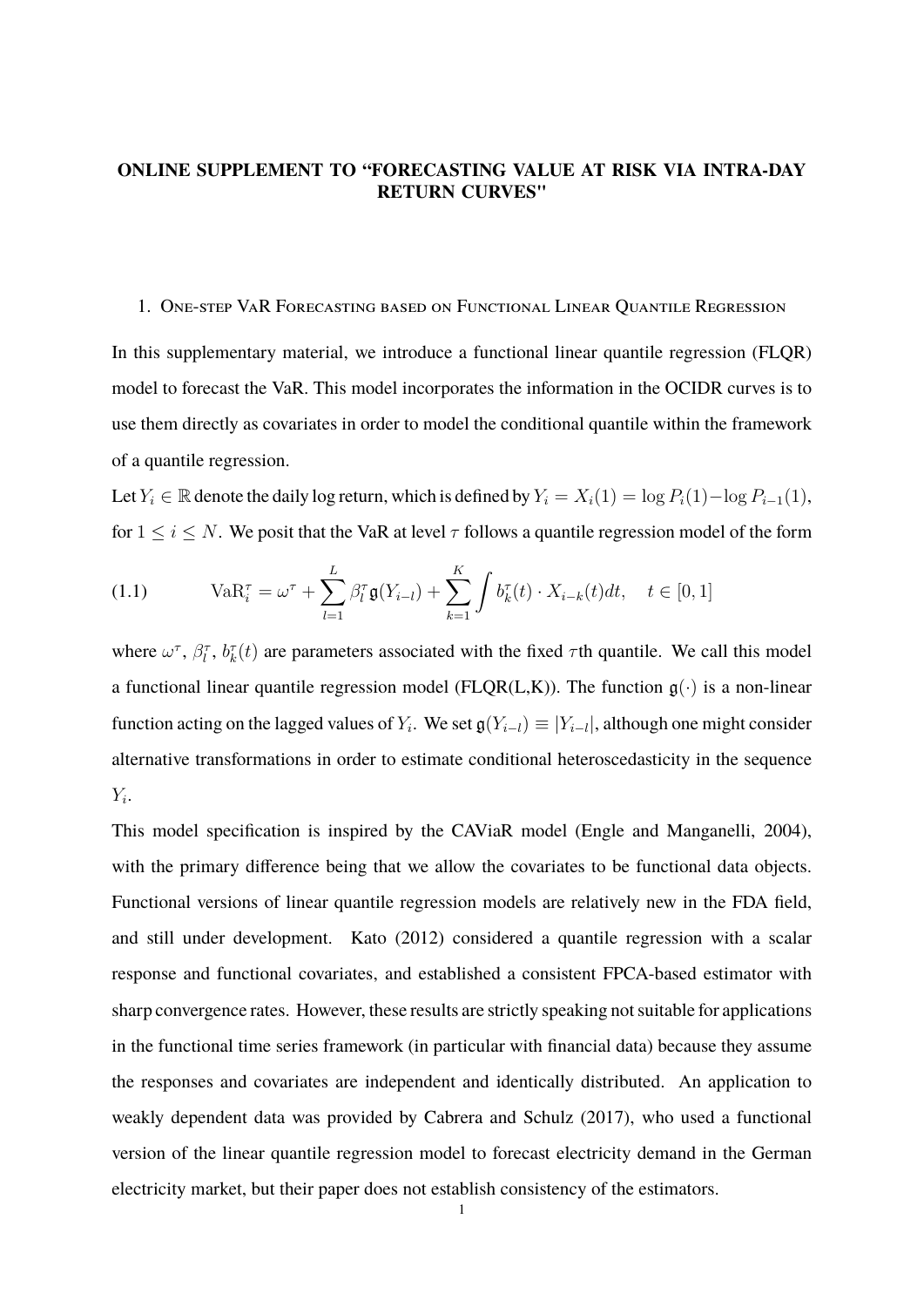#### 2. The FLQR(L,K) Model: Estimation, Model Selection and Simulations

In this section, we explain how to approximately estimate model  $(1.1)$ . Similar to most of functional time series models, we first conduct a dimension reduction procedure using FPCA. Using the Karhunen-Loève (K-L) representation, we represent the demeaned process  $X_i(t)$  =  $\sum_{m=1}^{\infty} \xi_{i,m} \psi_m(t)$ , where the scores are given by  $\xi_{i,m} = \langle X_i, \psi_m \rangle \in \mathbb{R}$ . The basis functions  $\psi_m$ share the same properties with the orthonormal bases discussed in Section 2 in the main context. Under the assumption that the projections of  $X_i$  beyond  $M_3$  principal curves capture negligible information regarding estimating the conditional quantile of  $Y_i$ , we make the approximation  $X_i(t) \approx \sum_{m=1}^{M_3} \xi_{i,m} \psi_m(t)$ . The model (1.1) then reduces to

$$
VaR_i^{\tau} \approx \omega^{\tau} + \sum_{l=1}^{L} \beta_l^{\tau} |Y_{i-l}| + \sum_{k=1}^{K} \sum_{m=1}^{M_3} b_{k,m}^{\tau} \xi_{i-k,m},
$$

where  $b_{k,m}^{\tau} = \langle b_k^{\tau}(t), \psi_m(t) \rangle$ . Similar to the estimation of FGARCH(p,q) model, we can use TVE or cross-validation to determine the order of  $M_3$ . Another option is to use information criteria to select  $M_3$ , and we propose and study three such criteria below. Besides, as suggested by one of the reviewers, instead of using the empirical covariance operator in presenting a K-L representation, one can use the lagged covariance operator in order to overcome the microstructure errors (Bathia et al. 2010). We leave this as an option for future applications, and the results in this supplement still rely on the empirical covariance operator.

When the functions  $\psi_m(t)$  are replaced with estimates of the principal components  $\hat{\psi}_m(t)$ , the model (1.1) may be re-expressed as

(2.1) 
$$
VaR_i^{\tau} = \tilde{\mathbf{Z}}_i^{\top} \boldsymbol{\theta}_{\tau} = \omega^{\tau} + \sum_{l=1}^{L} \beta_l^{\tau} |Y_{i-l}| + \sum_{k=1}^{K} \sum_{m=1}^{M_3} \tilde{b}_{k,m}^{\tau} \tilde{\xi}_{i-k,m},
$$

where  $\tilde{b}_{k,m}^{\tau} = \langle b_k^{\tau}(t), \hat{\psi}_m(t) \rangle$  and the score  $\tilde{\xi}_{i,m} = \langle X_i(t), \hat{\psi}_m(t) \rangle$ . Equation (2.1) is indeed an equality when  $M_3 = N$ , unlike the above equation. This is so because even when the K-L representation of  $X_i$  has infinitely many nonzero terms, it is always the case that its empirical counterpart (that is, the expansion of  $X_i$  obtained via the empirical covariance function) is a finite sum, and the latter representation yields exactly  $X_i$  (again, if we put  $M_3 = N$ ). We define the parameter set  $\theta_{\tau} = \{\omega^{\tau}, \beta_1^{\tau}, \ldots, \beta_L^{\tau}, \tilde{b}_{1,1}^{\tau}, \ldots, \tilde{b}_{1,M_3}^{\tau}, \ldots, \tilde{b}_{K,1}^{\tau}, \ldots, \tilde{b}_{K,M_3}^{\tau}\}\in$ 

 $\Theta_{\tau} \subset \mathbb{R}^{K \cdot M_3 + L + 1}$ , and  $\tilde{Z}_{i-1} \equiv \{ |Y_{i-1}|, \ldots, |Y_{i-L}|, \tilde{\xi}_{i-1,1}, \ldots, \tilde{\xi}_{i-1,M_3}, \ldots, \tilde{\xi}_{i-K,1}, \ldots, \tilde{\xi}_{i-K,M_3} \}.$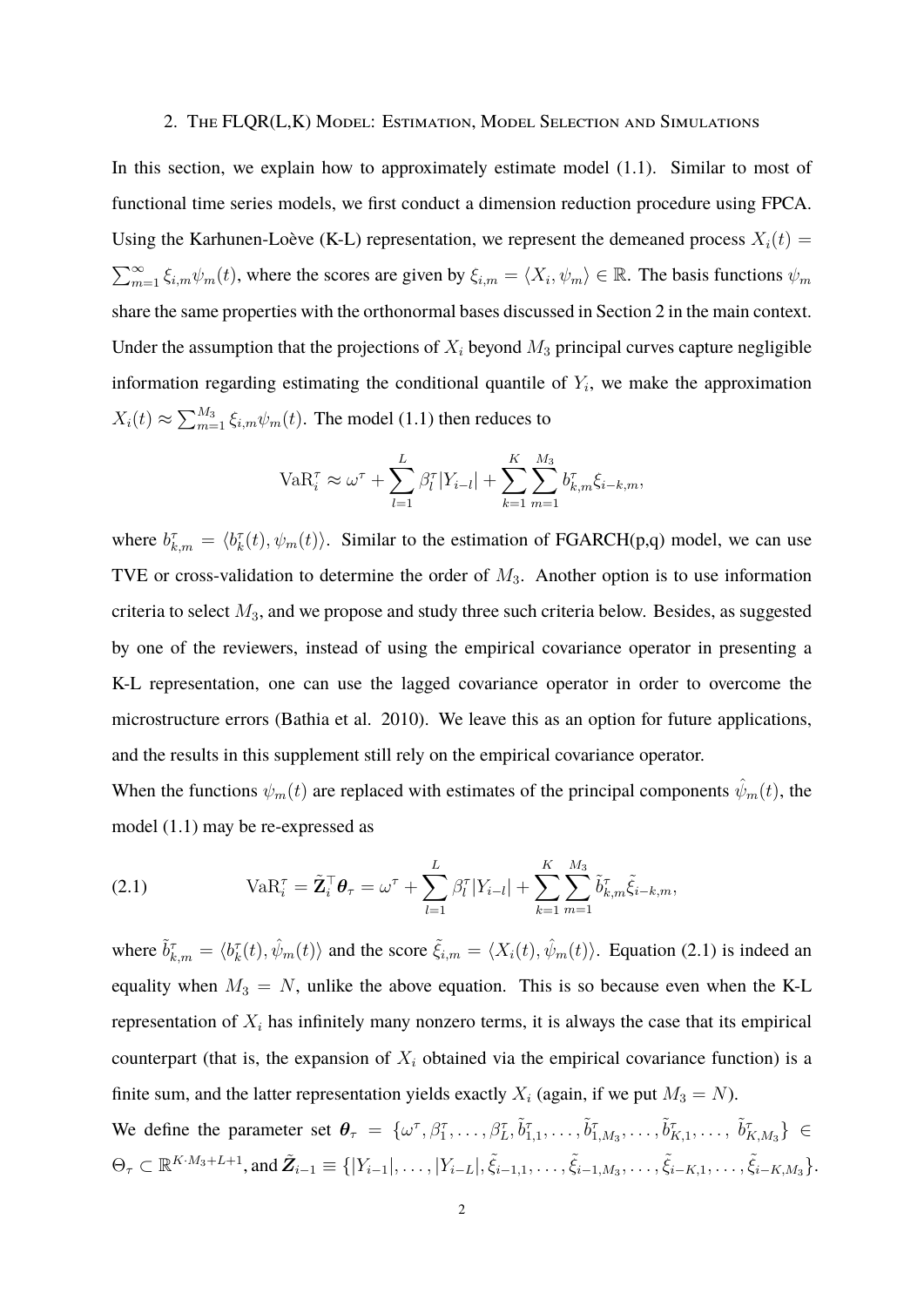After these simplifications, estimating the FLQR(L,K) model turns out to be equivalent with estimating a scalar linear quantile regression model. Therefore, we are able to estimate  $\theta_{\tau}$  by solving the classic optimization problem presented in Koenker (2005),

(2.2) 
$$
\hat{\theta}_{\tau} = \underset{\theta_{\tau} \in \Theta_{\tau}}{\arg \min} (N - K)^{-1} \sum_{i=K+1}^{N} \rho_{\tau} (Y_i - \tilde{Y}_i),
$$

where  $\rho_{\tau}(x) = x \cdot (\tau - \mathbb{1}(x \le 0))$  denotes the check function, and  $\tilde{Y}_i = \text{VaR}_i^{\tau}$  as shown in Equation (2.1).

Under natural ergodicity conditions on the returns  $Y_i$  and OCIDR curves  $X_i(t)$ , one can establish the consistency of  $\hat{\theta}_{\tau}$  along the lines of the consistency results in Engle and Manganelli (2004). Based on the estimator  $\hat{\theta}_{\tau}$ , we can obtain the estimated kernel  $b_k^{\tau}(t)$  in (1.1) as  $\hat{b}^{\tau}(t) = \sum_{m=1}^{M_3} \hat{b}_m^{\tau} \hat{\psi}_m(t).$ 

Following Kato (2012), we now introduce three types of information criteria (AIC, BIC, and HQ) to use in order to select the optimal order of L, K, and  $M_3$  in (2.1). We treat  $\hat{\theta}_{\tau}$  specified in (2.2) as a conditional maximum likelihood estimator, and let the conditional distribution of  $Y_i$  based on  $\mathcal{F}_{i-1}$  to follow an asymmetric Laplace density function with an unknown weighting parameter  $\varsigma$ ,

$$
f(Y_i|\mathcal{F}_{i-1}, \tau, \varsigma) = \frac{\tau(1-\tau)}{\varsigma} exp[-\frac{1}{\varsigma}\rho_{\tau}(Y_i - \omega^{\tau} - \sum_{l=1}^{L} \beta_l^{\tau} |Y_{i-l}| - \sum_{k=1}^{K} \sum_{m=1}^{M_3} b_{k,m}^{\tau} \tilde{\xi}_{i-k,m})],
$$

Since that coefficients  $\omega^{\tau}$ ,  $\beta_k^{\tau}$  and  $b_m^{\tau}$  can be estimated through (2.2), we find a plug-in estimator of the unknown parameter  $\varsigma$  given by,

$$
\hat{\varsigma} = N^{-1} \sum_{i=K+1}^{N} [\rho_{\tau}(Y_i - \hat{\omega}^{\tau} - \sum_{l=1}^{L} \hat{\beta}_l^{\tau} | Y_{i-l} | - \sum_{k=1}^{K} \sum_{m=1}^{M_3} \hat{b}_{k,m}^{\tau} \tilde{\xi}_{i-k,m})],
$$

and then substituting  $\hat{\zeta}$  produces the log-likelihood function,

(2.3)  

$$
\mathcal{L}_N = N \cdot \log(\tau(1-\tau)) - N \cdot \log(\hat{\varsigma}) - \frac{1}{\hat{\varsigma}} \sum_{i=K+1}^N [\rho_\tau (Y_i - \hat{\omega}^\tau - \hat{\omega}^\tau)] - \sum_{l=1}^L \beta_l^\tau |Y_{i-l}| - \sum_{k=1}^K \sum_{m=1}^{M_3} \hat{b}_{k,m}^\tau \tilde{\xi}_{i-k,m})].
$$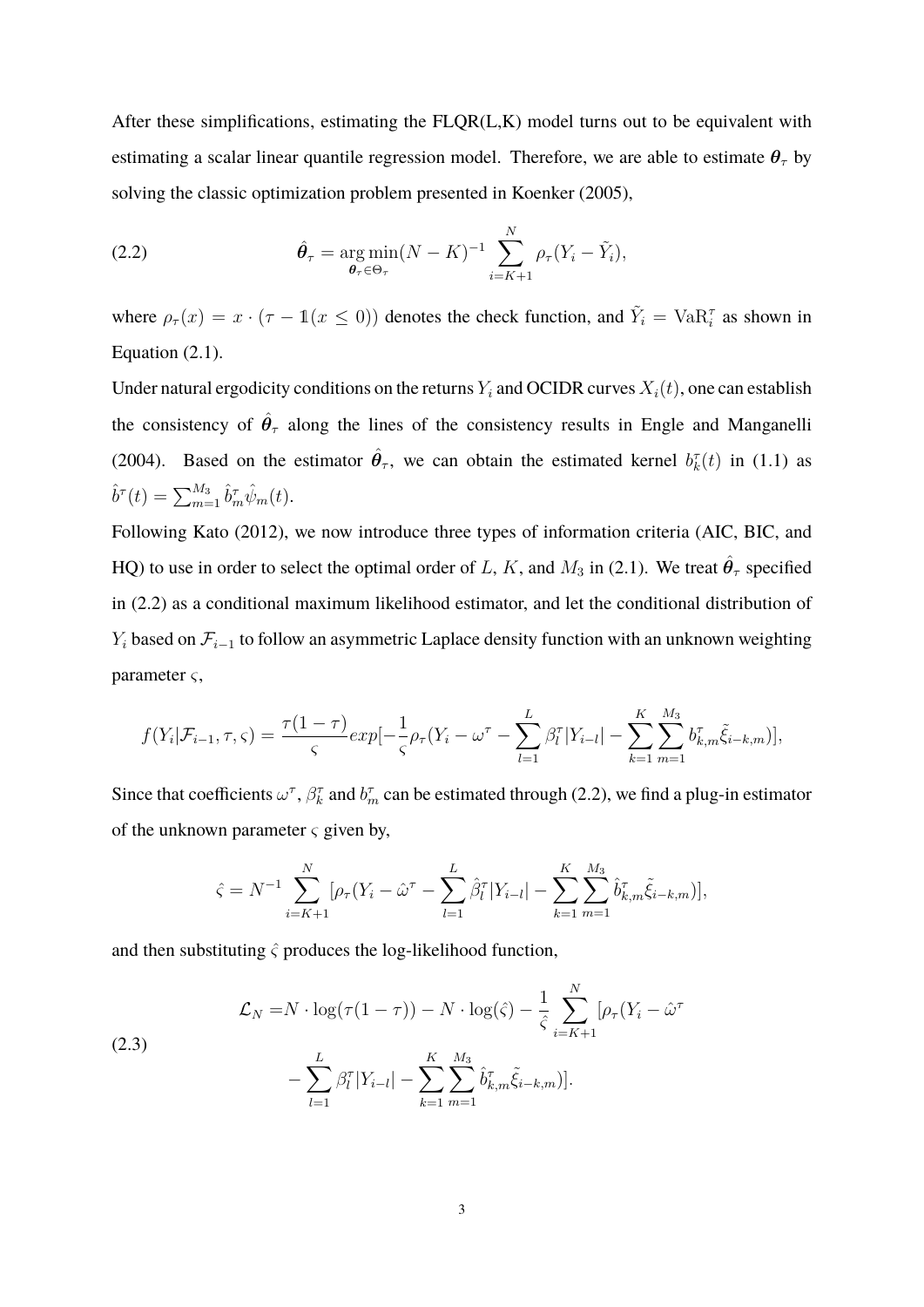We thereby can compute the AIC, BIC, and HQ criteria as,

(2.4)  
\n
$$
AIC = -2\mathcal{L}_N + 2(M_3 \times K + L + 1),
$$
\n
$$
BIC = -2\mathcal{L}_N + \log N \cdot (M_3 \times K + L + 1),
$$
\n
$$
HQ = -2\mathcal{L}_N + \log(\log N) \cdot (M_3 \times K + L + 1),
$$

respectively. The model candidate with the smallest information criteria is selected as the optimal model. The following provides a Monte Carlo simulation study to examine the finite sample performance of these information criteria in the FLQR framework, which suggests that they work well in general for selecting the correct model with sample sizes relevant for VaR forecasting.

We now conduct a Monte Carlo simulation study to assess the finite sample performance of the FLQR(L,K) model selection based on the proposed information criteria. Motivated by Kato (2012), the simulation considers two data generating processes (DGP) for  $Y_i$ ,

(1) DGP 1:

(2.5) 
$$
Y_i = 0.01 + \int b(t)X_{i-1}(t)dt + \varepsilon_i, \quad t \in [0,1]
$$

where  $\varepsilon_i$  is IID with the distribution  $\mathcal{N}(0, 1)$  and is independent of  $X_{i-1}(t)$ . We set the kernel function  $b(t)$  as,

$$
b(t) = \sum_{m=1}^{M} b_j \phi_j(t)
$$

where  $b_j = -(-1)^j \cdot (j+1)^{-1/2}$ , and the orthonormal bases  $\phi_j(t) = \sin(j \cdot \pi \cdot t)$ . We generate  $X_i(t)$  through a functional autoregression,

$$
X_i(t) = \sum_{j=1}^{M} \xi_{i,j} \phi_j(t)
$$

where each loadings series  $\xi_{i,j}$  obeys an autoregressive process of order one  $\xi_{i,j}$  =  $0.5 \cdot \xi_{i-1,j} + v_{i,j}$  for all  $j \in [1, M]$ , and the collection  $v_{i,j}$  is an IID sequence with  $\mathcal{N}(0, \sigma_v^2)$ .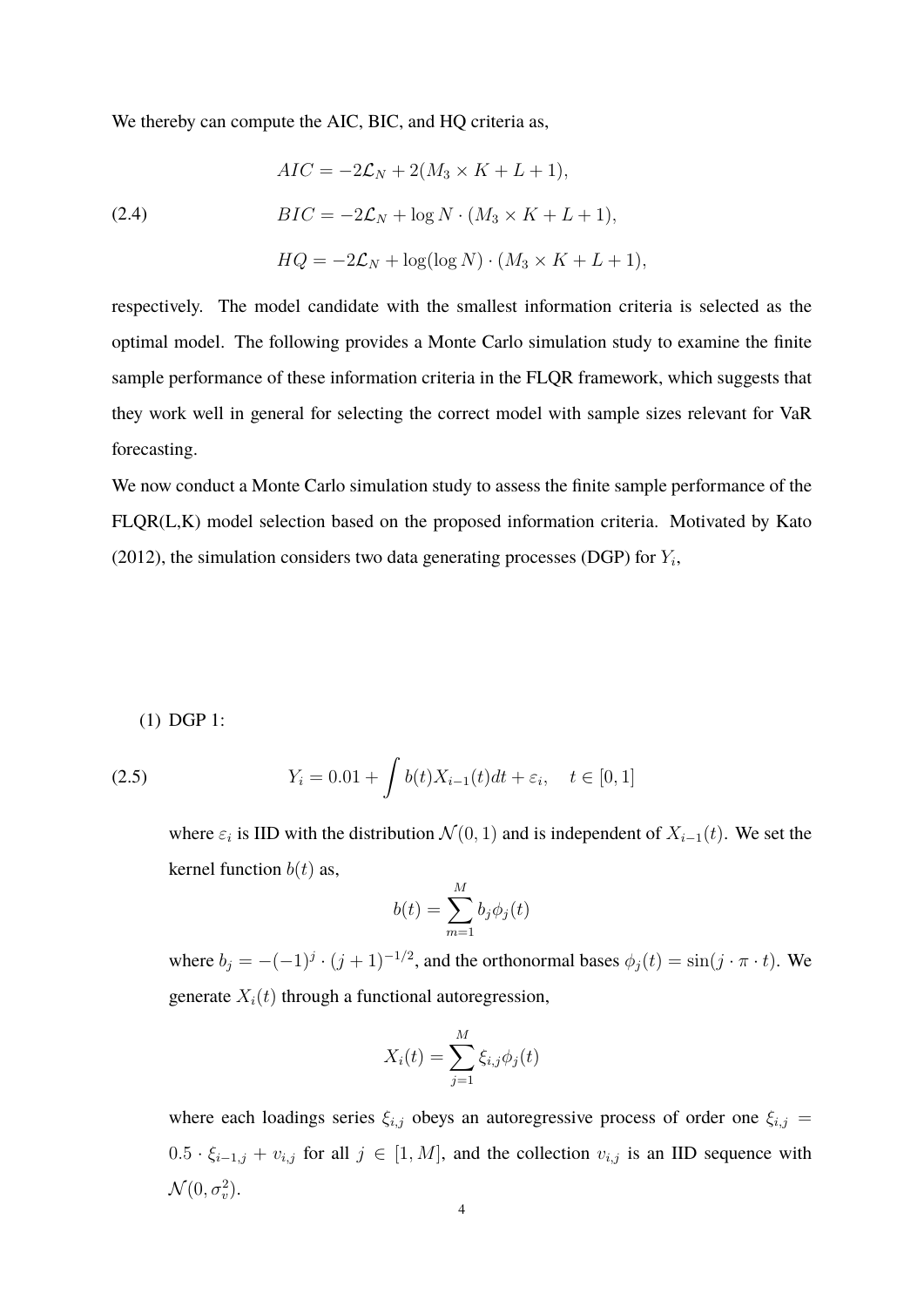(2) DGP 2:

(2.6) 
$$
Y_i = 0.01 + \int b(t)X_{i-1}(t)dt + \varepsilon_i, \quad t \in [0, 1], \quad \varepsilon = \sigma_i \cdot z_i
$$

$$
\sigma_i^2 = 0.01 + 0.85 \cdot \sigma_{i-1}^2 + 0.05 \cdot \varepsilon_{i-1}^2
$$

where the parameters and covariates in the mean equation are set to be as the same as DGP<sub>1</sub>.

In the DGP1, the dynamics of  $Y_i$  only depends on the conditional mean equation; i.e., there is no GARCH effect on  $Y_i$ ; thus L and K are set to be 0 and 1, respectively. Comparably, in the DGP 2, we set  $L = 1$  and  $K = 1$ . For each DGP, the projection number M are set to be 5 or 10, and the sample sizes are chosen to be  $N = 125, 250$  and 500. For the simulation, first 1,000 observations are burned, and the simulation is replicated 1,000 times.

We fit Y<sub>i</sub> and  $X_i(t)$  with a FLQR(L,K) model and concentrate on three quantiles  $\tau = 0.025$ , 0.01, 0.005. As the  $FLQR(L,K)$  model is estimated under finite dimensional projections (2.1), we work on the  $FLQR(L, K, M_3)$  model, and select the optimal specification on the permutation of  $L = \{0, 1, 2\}, K = \{1, 2, \dots, 5\}$  and  $M_3 = \{1, 2, \dots, 10\}.$  The procedure is to compute AIC, BIC and HQ information criteria for each model candidate, and select the one with the smallest criteria. We assess the model performances by using the averaged root mean square error (ARMSE),

$$
ARMSE = \frac{1}{1,000} \sum_{1}^{1,000} \left\{ \frac{1}{N} \sum_{i=1}^{N} |\hat{Y}_i^{\tau} - Y_i^{\tau}|^2 \right\}^{1/2}
$$

where  $\hat{Y}_i^{\tau}$  is the fitted quantile of  $Y_i$  and  $Y_i^{\tau}$  is the true quantile. Table 2.1 reports the results. Overall, all of the three information criteria suggest precise orders of  $L$ ,  $K$ , and  $M<sub>3</sub>$  for all DGPs, and the ARMSE is reduced along as the sample size  $N$  increases. Moreover, at a less extreme quantile (2.5%), the FLQR model suffers a larger error to tailed quantiles (0.5%), which is reasonable as the tailed behavior is usually more difficult to model and estimate.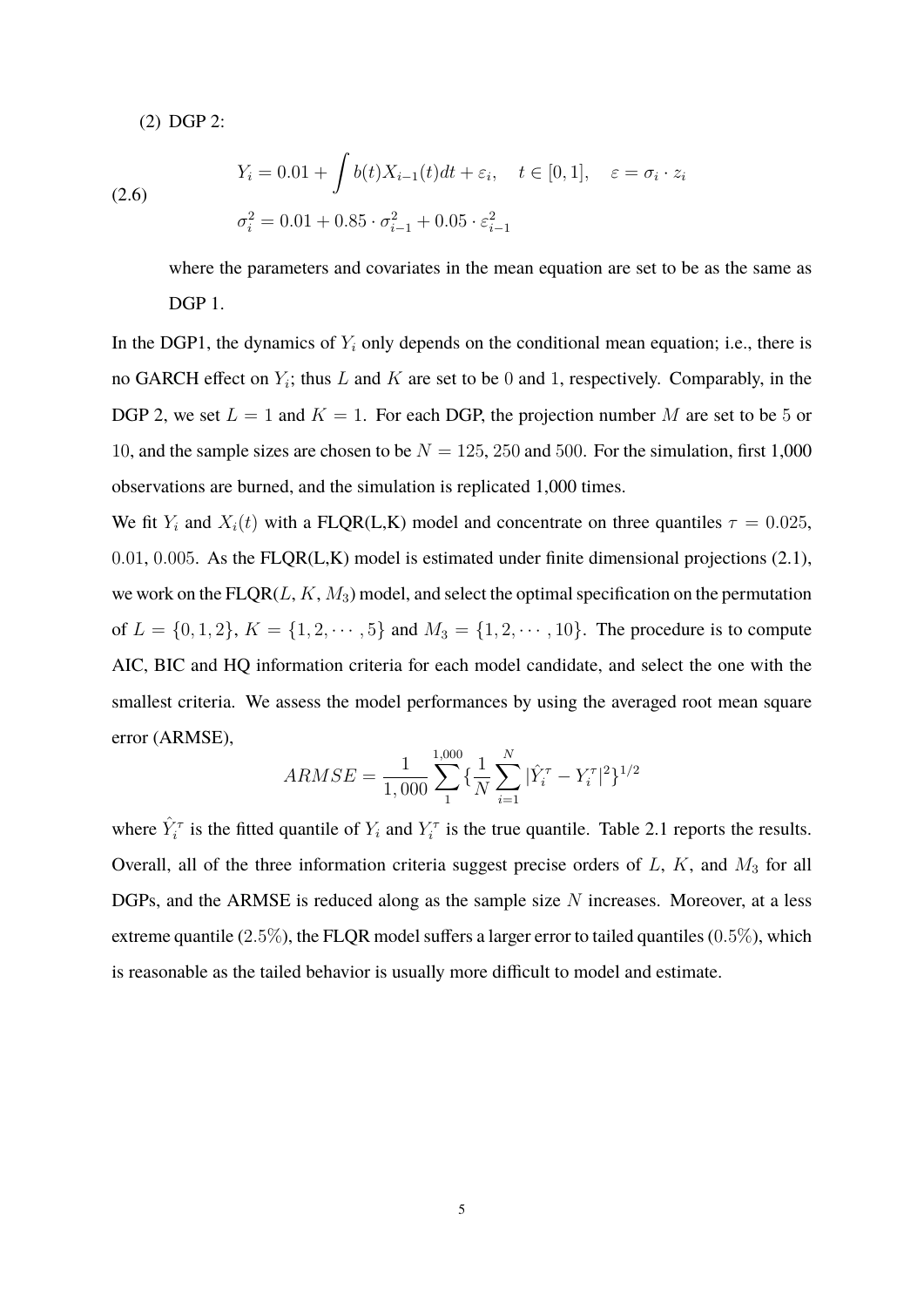|                                | DGP 1: $L = 0, K = 1, M_3 = 5$ |                  |                 |                         |                          |                 |                         |                  |          |  |  |
|--------------------------------|--------------------------------|------------------|-----------------|-------------------------|--------------------------|-----------------|-------------------------|------------------|----------|--|--|
|                                |                                | $N=500$          |                 |                         | $N = 750$                |                 | $N=1,000$               |                  |          |  |  |
|                                | $\overline{\text{AIC}}$        | $\overline{BIC}$ | $\overline{HQ}$ | $\overline{\text{AIC}}$ | $\overline{BIC}$         | $\overline{HQ}$ | $\overline{\text{AIC}}$ | $\overline{BIC}$ | HQ       |  |  |
| $\tau=0.025$                   | 0.3142,                        | 0.3089,          | 0.3146,         | 0.3008,                 | 0.3007,                  | 0.3008,         | 0.2922,                 | 0.2923,          | 0.2921,  |  |  |
|                                | (0,1,5)                        | (1,1,4)          | (0,1,5)         | (0,1,5)                 | (0,1,5)                  | (0,1,5)         | (0,1,5)                 | (0,1,5)          | (0,1,5)  |  |  |
| $\tau = 0.01$                  | 0.3482,                        | 0.3451,          | 0.3481,         | 0.3245,                 | 0.3243,                  | 0.3249,         | 0.3126,                 | 0.3129,          | 0.3125,  |  |  |
|                                | (0,1,5)                        | (0,1,4)          | (0,1,5)         | (0,1,5)                 | (0,1,5)                  | (0,1,5)         | (0,1,5)                 | (0,1,5)          | (0,1,5)  |  |  |
| $\tau = 0.005$                 | 0.3900,                        | 0.3838,          | 0.3899,         | 0.3593,                 | 0.3595,                  | 0.3596,         | 0.3310,                 | 0.3306,          | 0.3312,  |  |  |
|                                | (1,1,5)                        | (1,1,4)          | (0,1,5)         | (0,1,5)                 | (0,1,5)                  | (0,1,5)         | (0,1,5)                 | (0,1,5)          | (0,1,5)  |  |  |
|                                | $L = 0, K = 1, M_3 = 10$       |                  |                 |                         |                          |                 |                         |                  |          |  |  |
| $\tau = 0.025$                 | 0.3165,                        | 0.3112,          | 0.3164,         | 0.3051,                 | 0.3036,                  | 0.3049,         | 0.2976,                 | 0.2976,          | 0.2978,  |  |  |
|                                | (0,1,9)                        | (0,1,8)          | (0,1,10)        | (0,1,9)                 | (0,1,8)                  | (0,1,9)         | (0,1,9)                 | (0,1,9)          | (0,1,10) |  |  |
| $\tau = 0.01$                  | 0.3542,                        | 0.3513,          | 0.3543,         | 0.3283,                 | 0.3251,                  | 0.3284,         | 0.3195,                 | 0.3179,          | 0.3196,  |  |  |
|                                | (1,1,10)                       | (1,1,9)          | (0,1,10)        | (0,1,10)                | (0,1,9)                  | (0,1,10)        | (0,1,10)                | (0,1,10)         | (0,1,10) |  |  |
| $\tau=0.005$                   | 0.4400,                        | 0.4341,          | 0.4399,         | 0.3749,                 | 0.3706,                  | 0.3751,         | 0.3445,                 | 0.3433,          | 0.3433,  |  |  |
|                                | (1,1,10)                       | (1,1,9)          | (0,1,10)        | (0,1,10)                | (0,1,9)                  | (0,1,10)        | (0,1,9)                 | (0,1,9)          | (0,1,10) |  |  |
| DGP 2: $L = 1, K = 1, M_3 = 5$ |                                |                  |                 |                         |                          |                 |                         |                  |          |  |  |
|                                | 0.3269,                        | 0.3253,          | 0.3271,         | 0.3144,                 | 0.3141,                  | 0.3144,         | 0.3168,                 | 0.3167,          | 0.3168,  |  |  |
| $\tau = 0.025$                 | (1,1,5)                        | (1,1,4)          | (1,1,5)         | (1,1,5)                 | (1,1,5)                  | (1,1,5)         | (1,1,5)                 | (1,1,5)          | (1,1,5)  |  |  |
| $\tau = 0.01$                  | 0.3569,                        | 0.3552,          | 0.3569,         | 0.3400,                 | 0.3392,                  | 0.3401,         | 0.3383,                 | 0.3382,          | 0.3384,  |  |  |
|                                | (1,1,5)                        | (1,1,4)          | (1,1,5)         | (1,1,5)                 | (1,1,5)                  | (1,1,5)         | (1,1,5)                 | (1,1,5)          | (1,1,5)  |  |  |
| $\tau=0.005$                   | 0.4024,                        | 0.4000,          | 0.4024,         | 0.3723,                 | 0.3720,                  | 0.3723,         | 0.3518,                 | 0.3509,          | 0.3518,  |  |  |
|                                | (1,1,5)                        | (1,1,4)          | (1,1,5)         | (1,1,5)                 | (1,1,5)                  | (1,1,5)         | (1,1,5)                 | (1,1,5)          | (1,1,5)  |  |  |
|                                |                                |                  |                 |                         | $L = 1, K = 1, M_3 = 10$ |                 |                         |                  |          |  |  |
| $\tau = 0.025$                 | 0.3232,                        | 0.3229,          | 0.3234,         | 0.3170,                 | 0.3162,                  | 0.3169,         | 0.3170,                 | 0.3167,          | 0.3168,  |  |  |
|                                | (1,1,10)                       | (1,1,8)          | (1,1,10)        | (1,1,10)                | (1,1,9)                  | (1,1,10)        | (1,1,10)                | (1,1,10)         | (1,1,10) |  |  |
| $\tau = 0.01$                  | 0.3635,                        | 0.3613,          | 0.3634,         | 0.3518,                 | 0.3519,                  | 0.3517,         | 0.3336,                 | 0.3338,          | 0.3335,  |  |  |
|                                | (1,1,10)                       | (1,1,9)          | (1,1,10)        | (1,1,10)                | (1,1,9)                  | (1,1,10)        | (1,1,10)                | (1,1,10)         | (1,1,10) |  |  |
| $\tau = 0.005$                 | 0.4248,                        | 0.4202,          | 0.4248,         | 0.3709,                 | 0.3701,                  | 0.3709,         | 0.3690,                 | 0.3692,          | 0.3690,  |  |  |
|                                | (1,1,10)                       | (1,1,9)          | (1,1,10)        | (1,1,10)                | (1,1,9)                  | (1,1,10)        | (1,1,10)                | (1,1,10)         | (1,1,10) |  |  |

Table 2.1. ARMSE of the Optimal Selected Models with the values in the parentheses representing for the optimal order selected by the information criteria, e.g., (1,1,5) means  $L = 1, K = 1$ , and  $M_3 = 5$ , respectively.

### 3. Application to equity and FOREX market returns

In this section, based on the empirical analysis in the main context, we document the empirical VaR forecasting results by using the FLQR model. Regarding the order of the FLQR(L,K) model, in each training sample, we select the optimal model specification (the orders to  $L, K$ , and  $M_3$ ) from the pool of  $L \in \{0, 1, 2, 3\}$ ,  $K \in \{1, 2, \dots, 5\}$  and  $M_3 \in \{1, 2, \dots, 10\}$  by using the AIC information criteria, given the fact that the AIC outperforms the other two information criteria in the simulation study. The optimal fitted models are used to predict 1-day-ahead VaR. Compared with other models reported in the main context, the FLQR model generally performed the worst. This is consistent with our expectations and the literature on quantile regression, as there appears to be a general consensus that it is difficult to accurately estimate extremal quantiles